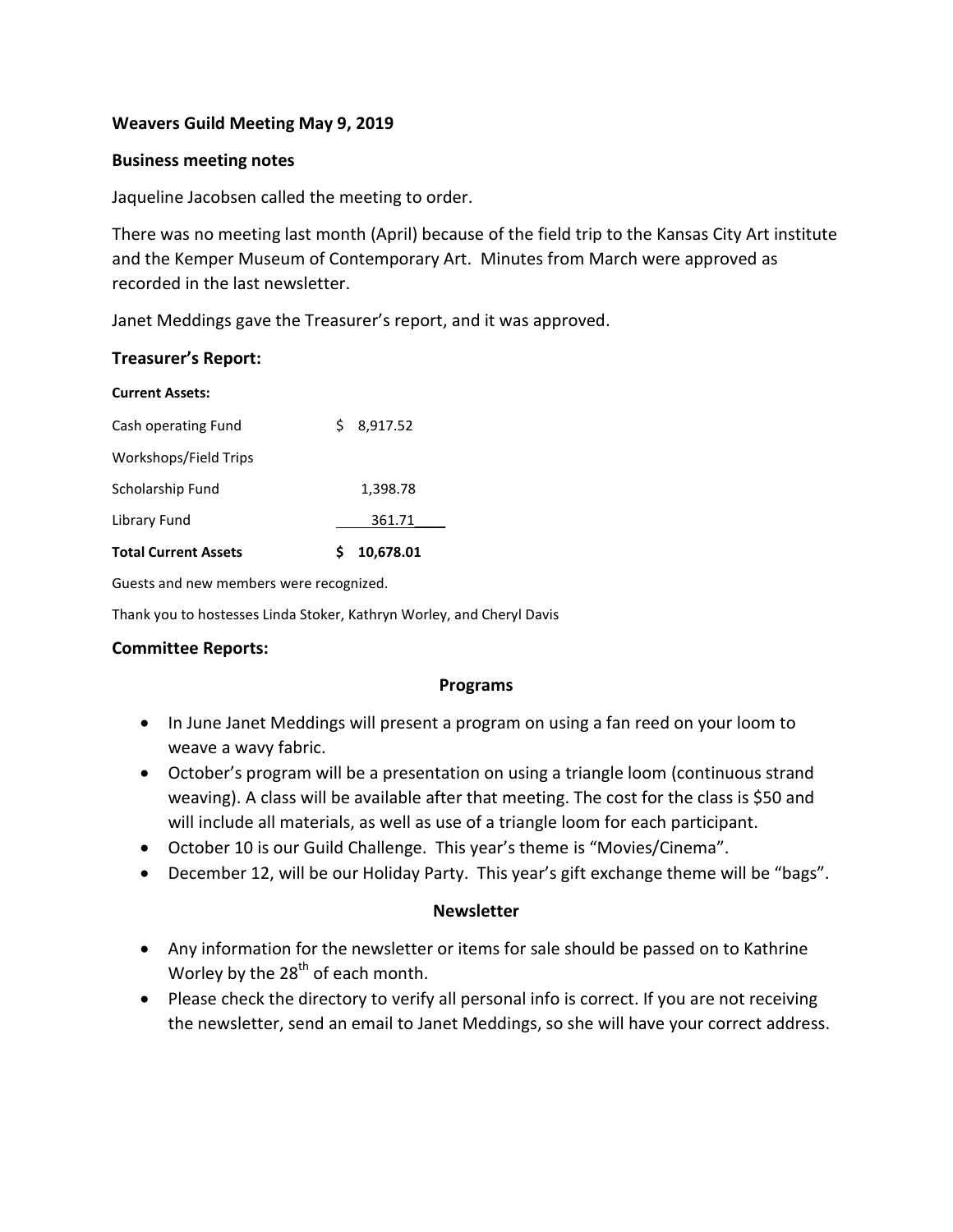### **Workshops**

- A committee has been formed to discuss and plan a Beginning Weaving workshop. If you are interested in helping to plan or teach, please contact Lynette Beebe.
- A field trip to Florilegium in Weston, MO has been cancelled, due to the fact that too few people could be accommodated.
- October 9 triangle loom (continuous strand weaving) workshop \$50. Sign up ahead of time by contacting Marcia Harvey
- Marcia is looking into the possibility of a dye class in the future.
- This fall there will be a one-day workshop on making a wool Christmas tree, taught by Georgia Adams at the Georgeville Store. Registration is on line at www.kcweaversguild.org

# **Service Project**

- The Weaver's Guild provides hand-work projects for the Hospice House as a service to our community. Contact Jackie Kincaide for more information.
- When you bring supplies for this project, please put them in zip lock bags, and bring supplies for an entire project; for example, embroidery hoops, cloth, pattern, thread, needle, and scissors, *or* color pages and crayons or pencils, *or* yarn, crochet hook, pattern, and scissors…. Please begin the project, so the person who takes it up can just continue without having to think or plan. Examples would be to knit a few rows of a scarf, or embroider a leaf, etc.

# **Library**

Two new books are available in the library, as well as the whole set of Weaver's Craft Magazines.

# **Scholarships**

Gail White asks that everyone see the updated scholarship guidelines in the directory. Send any scholarship applications to Gail, who will forward them to the board for approval. Scholarships can be used to pay for real time or on-line classes.

# **Felting Group**

Nothing to report except to say their next meeting is short on space, but newcomers are welcome at the following meeting.

# **Sewing Group**

- The sewing group are doing research on topics that apply to handwovens and sewing with handwovens and preparing to share what they learn with their group.
- They meet on the first Saturday of every month from 10 to 12 at the Yarn Mercantile in Independence, MO.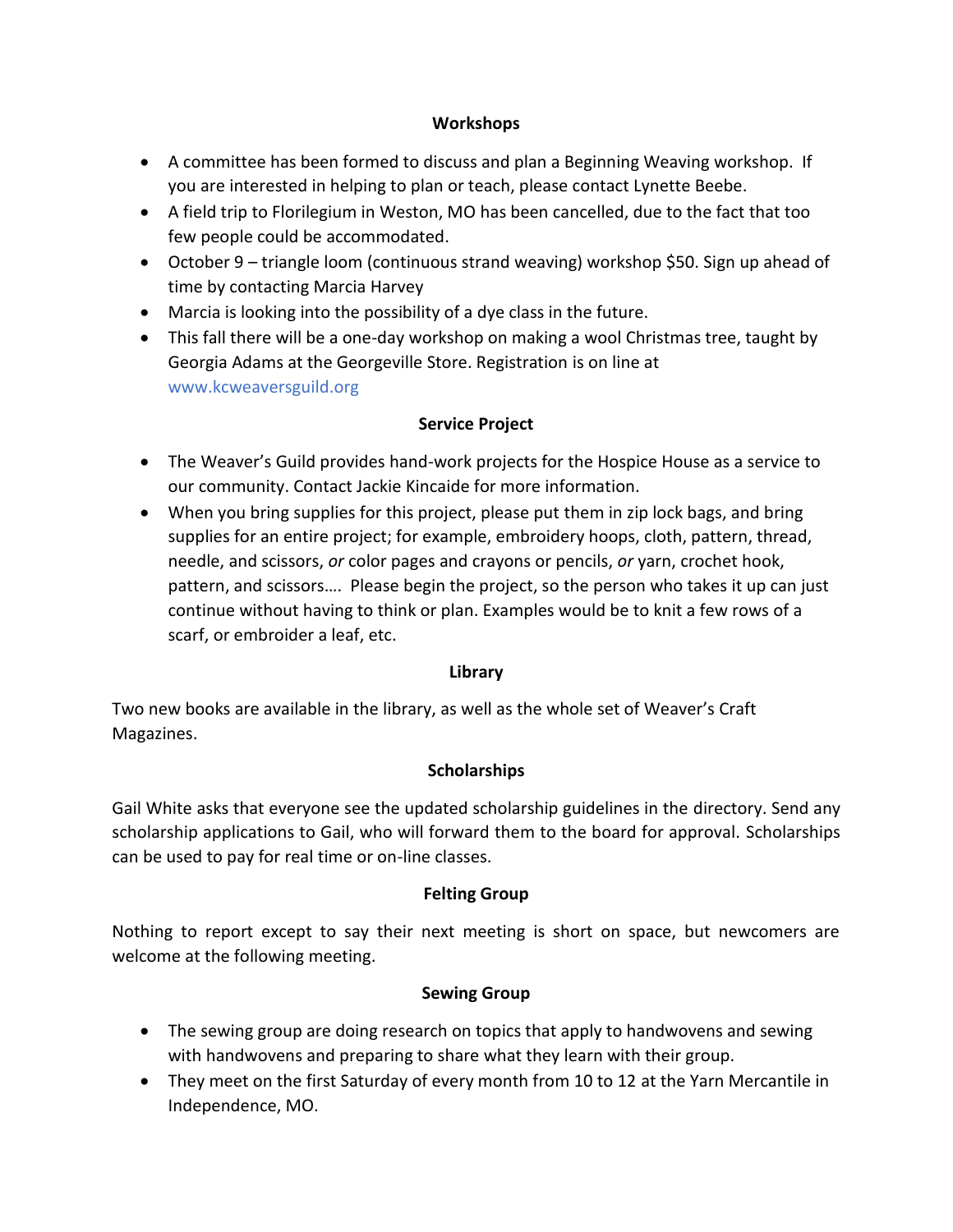#### **KAWS**

- Registration for KAWS 2019 begins soon. Check the web site for registration information. Dates for this event are October 11-13.
- Registration for KAWS 2020 will begin November, 2019, and will be available on line.
- The 2020 event will be the first time KAWS has worked along-side Missouri Fiber Arts, and will be a unique opportunity for sharing talent and knowledge. Kansas City Weaver's Guild will host. Volunteers are needed in all areas.
- The schedule so far includes workshops, classes, general conference, and key-note speaker

#### **New Business:**

- A new study group is forming on the using rigid heddle looms. There will be no charge. The first meeting will be held at Mary Babcock's house in Lee's Summit, 601 NE Mulberry, zip code 64086 , at 10:00 am on Thursday May 30. Contact Lori Deason to sign up.
- Alternatives to the Weston field trip (Florilegium) were suggested. Members are looking in to a trip to Watkins Woolen Mill. Other ideas are welcome.
- Rebekah Foote is looking in to having shirts embroidered for guild members with our logo, as well as extras to sell at KAWS and Creative Hand. Discussion was about how much of the cost would be a gift from the Guild to members. If you are interested in more information or in helping with this project, contact Rebekah.

# **Old Business**

- Kathy Landers has volunteered to host our equipment library. Thank you Kathy!
- The Guild will soon celebrate 65 years. A committee is being formed to work on some sort of public display to share with the community. Contact Judy Santner or Sue Metzler if you are interested in participating. A suggestion was made that we make 65 small weaving projects and display them in a city hall, library, etc. a city hall, library, etc.

# **Of Interest**

- Jacqueline and Erin report they recently visited the St. Louis Weaver's Guild. Although their guild has more funds than we do, they didn't have as much participation in meetings and show-and-tell. Many of their study groups met less than monthly, and they do not meet in the summer. Their weavers and fiber workers are combined into one organization. Their swap-and-shop is open to the public. The ladies reported a good visit, and that there are things we can learn from each other.
- Judy, Barrie, and Vickie are participating in an art show at the Leedy-Voulkos Art Center, 2012 Baltimore Ave. in the Crossroads district through July. On June 15 they will give be giving artist talks at the gallery, and hope to see many Guild members there.